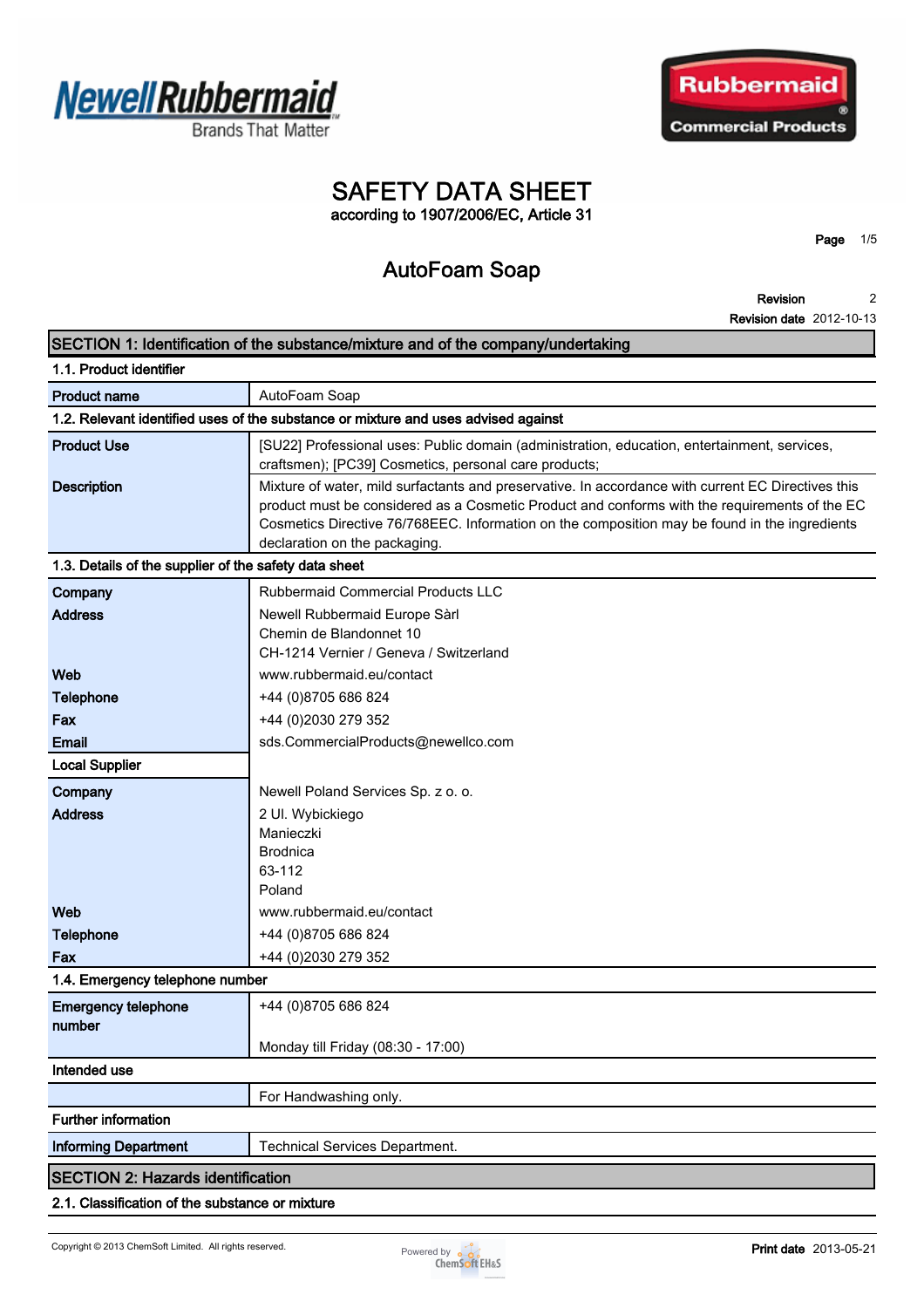| 2.1. Classification of the substance or mixture           |                                                                                                                                                                                                                                                                                                                                                                                               |
|-----------------------------------------------------------|-----------------------------------------------------------------------------------------------------------------------------------------------------------------------------------------------------------------------------------------------------------------------------------------------------------------------------------------------------------------------------------------------|
| <b>Main hazards</b>                                       | No Significant Hazard                                                                                                                                                                                                                                                                                                                                                                         |
| 2.2. Label elements                                       |                                                                                                                                                                                                                                                                                                                                                                                               |
|                                                           | The product meets the criteria laid down in the European Directive for Cosmetics products<br>76/768/EEC.<br>Not classified as hazardous according to 67/548/EEC and 99/45/EC.                                                                                                                                                                                                                 |
| <b>Risk phrases</b>                                       | No Significant Hazard.                                                                                                                                                                                                                                                                                                                                                                        |
| <b>Further information</b>                                |                                                                                                                                                                                                                                                                                                                                                                                               |
| <b>Classification system</b>                              | The product meets the criteria laid down in the European Directive for Cosmetics products<br>76/768/EEC.<br>Not classified as hazardous according to 67/548/EEC and 99/45/EC.                                                                                                                                                                                                                 |
| <b>SECTION 3: Composition/information on ingredients</b>  |                                                                                                                                                                                                                                                                                                                                                                                               |
| <b>Description</b>                                        |                                                                                                                                                                                                                                                                                                                                                                                               |
|                                                           | Mixture of water, mild surfactants and preservative. In accordance with current EC Directives this<br>product must be considered as a Cosmetic Product and conforms with the requirements of the EC<br>Cosmetics Directive 76/768EEC. Information on the composition may be found in the ingredients<br>declaration on the packaging.                                                         |
| <b>Further information</b>                                |                                                                                                                                                                                                                                                                                                                                                                                               |
| <b>Additional Information:</b>                            | Full text for all Risk Phrases mentioned in this section are displayed in Section 16.<br>See INCI declaration on label for ingredients.                                                                                                                                                                                                                                                       |
| <b>SECTION 4: First aid measures</b>                      |                                                                                                                                                                                                                                                                                                                                                                                               |
| 4.1. Description of first aid measures                    |                                                                                                                                                                                                                                                                                                                                                                                               |
| Inhalation                                                | Unlikely to occur when used as directed.                                                                                                                                                                                                                                                                                                                                                      |
| Eye contact                                               | Rinse immediately with plenty of water. Seek medical attention if irritation or symptoms persist.                                                                                                                                                                                                                                                                                             |
| <b>Skin contact</b>                                       | Product is designed for routine washing of hands and may be used elsewhere on the skin within<br>reason. In either case, the product should be rinsed away thoroughly, followed by drying. In the<br>event of accidental exposure, remove any affected clothing and launder before re-use. Wash<br>residues from skin, then dry thoroughly. If symptoms develop or persist, consult a doctor. |
| Ingestion                                                 | Unlikely to occur when used as directed. Rinse mouth thoroughly. DO NOT INDUCE VOMITING.<br>Seek medical attention if irritation or symptoms persist.                                                                                                                                                                                                                                         |
| <b>SECTION 5: Firefighting measures</b>                   |                                                                                                                                                                                                                                                                                                                                                                                               |
| 5.1. Extinguishing media                                  |                                                                                                                                                                                                                                                                                                                                                                                               |
|                                                           | Not flammable, but if involved in a fire, the primary container and supplementary packaging may<br>generate noxious and irritating fumes, including carbon monoxide, as with any organic material.<br>Carbon dioxide (CO2). Powder. Water. Foam.                                                                                                                                              |
| 5.3. Advice for firefighters                              |                                                                                                                                                                                                                                                                                                                                                                                               |
|                                                           | Wear suitable protective equipment. Wear suitable respiratory equipment when necessary.                                                                                                                                                                                                                                                                                                       |
| <b>SECTION 6: Accidental release measures</b>             |                                                                                                                                                                                                                                                                                                                                                                                               |
|                                                           | 6.1. Personal precautions, protective equipment and emergency procedures                                                                                                                                                                                                                                                                                                                      |
|                                                           | Wear suitable protective equipment. Keep personnel away from spill. Surfaces contaminated with<br>the product will become slippery.                                                                                                                                                                                                                                                           |
| 6.2. Environmental precautions                            |                                                                                                                                                                                                                                                                                                                                                                                               |
|                                                           | More than 90% biodegradable.                                                                                                                                                                                                                                                                                                                                                                  |
| 6.3. Methods and material for containment and cleaning up |                                                                                                                                                                                                                                                                                                                                                                                               |
|                                                           | Absorb with inert, absorbent material.                                                                                                                                                                                                                                                                                                                                                        |
| <b>SECTION 7: Handling and storage</b>                    |                                                                                                                                                                                                                                                                                                                                                                                               |

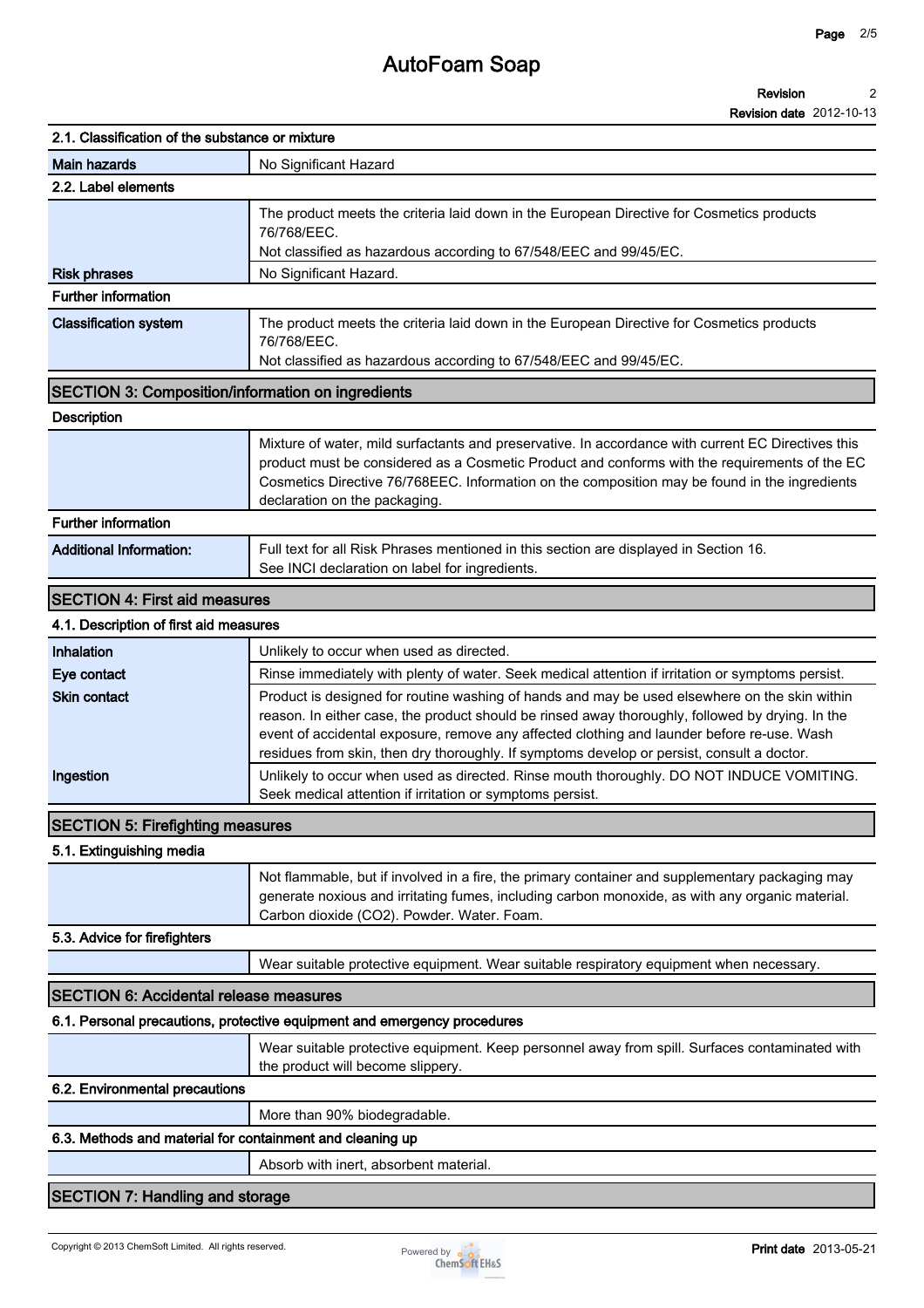#### **Revision Revision date 2012-10-13 2**

#### **7.1. Precautions for safe handling**

|                                                                   | No special precautions, except to be aware that spillages will make floors slippery.                                                  |
|-------------------------------------------------------------------|---------------------------------------------------------------------------------------------------------------------------------------|
| 7.2. Conditions for safe storage, including any incompatibilities |                                                                                                                                       |
|                                                                   | Store in a cool, dry area. Do NOT allow to freeze.                                                                                    |
| <b>SECTION 8: Exposure controls/personal protection</b>           |                                                                                                                                       |
| 8.1.1. Exposure Limit Values                                      |                                                                                                                                       |
|                                                                   | The product does not contain any relevant quantities of materials with critical values that have to<br>be monitored at the workplace. |
| 8.2. Exposure controls                                            |                                                                                                                                       |
| 8.2.2. Individual protection<br>measures                          | Wear suitable protective equipment.                                                                                                   |
| Eye / face protection                                             | Not normally required.                                                                                                                |
| Skin protection -<br>Handprotection                               | Wash hands after handling the product.                                                                                                |
|                                                                   |                                                                                                                                       |

#### **SECTION 9: Physical and chemical properties**

#### **9.1. Information on basic physical and chemical properties**

|                                         | State Liquid                                       |
|-----------------------------------------|----------------------------------------------------|
| Colour   Clear                          |                                                    |
|                                         | Odour   Odourless                                  |
|                                         | $pH$ 4.2 - 4.7                                     |
| Boiling point 100 °C                    |                                                    |
| Flash point 56 °C                       |                                                    |
| Flammability limits N/A                 |                                                    |
|                                         | Relative density 1.06 - 1.08 (Water = 1 $@$ 20 °C) |
| Autoignition temperature   Not relevant |                                                    |
|                                         | Viscosity 11 sec. 4mm (DIN 53211)                  |
|                                         |                                                    |

#### **SECTION 10: Stability and reactivity**

#### **10.2. Chemical stability**

**Stable under normal conditions. Will not decompose if stored and used as recommended.**

#### **10.4. Conditions to avoid**

**Do NOT allow to freeze.**

#### **10.6. Hazardous decomposition products**

**Carbon oxides.**

### **SECTION 11: Toxicological information**

| 11.1. Information on toxicological effects |                                                                                                                                                                                               |
|--------------------------------------------|-----------------------------------------------------------------------------------------------------------------------------------------------------------------------------------------------|
| Acute toxicity                             | No data is available on this product.                                                                                                                                                         |
| Skin corrosion/irritation                  | No irritation expected.                                                                                                                                                                       |
| Repeated or prolonged                      | Non-irritant, though prolonged use will degrease the skin to some extent, which may then leave                                                                                                |
| exposure                                   | the skin of a few particularly sensitive individuals more susceptible to other irritants.                                                                                                     |
| 11.1.4. Toxicological Information          |                                                                                                                                                                                               |
|                                            | The product meets the criteria laid down in the European Directive for Cosmetics products<br>76/768/EEC. Non-toxic; taken internally may produce gastro-intestinal irritation and discomfort. |

### **SECTION 12: Ecological information**

#### **12.2. Persistence and degradability**

**More than 90% biodegradable.**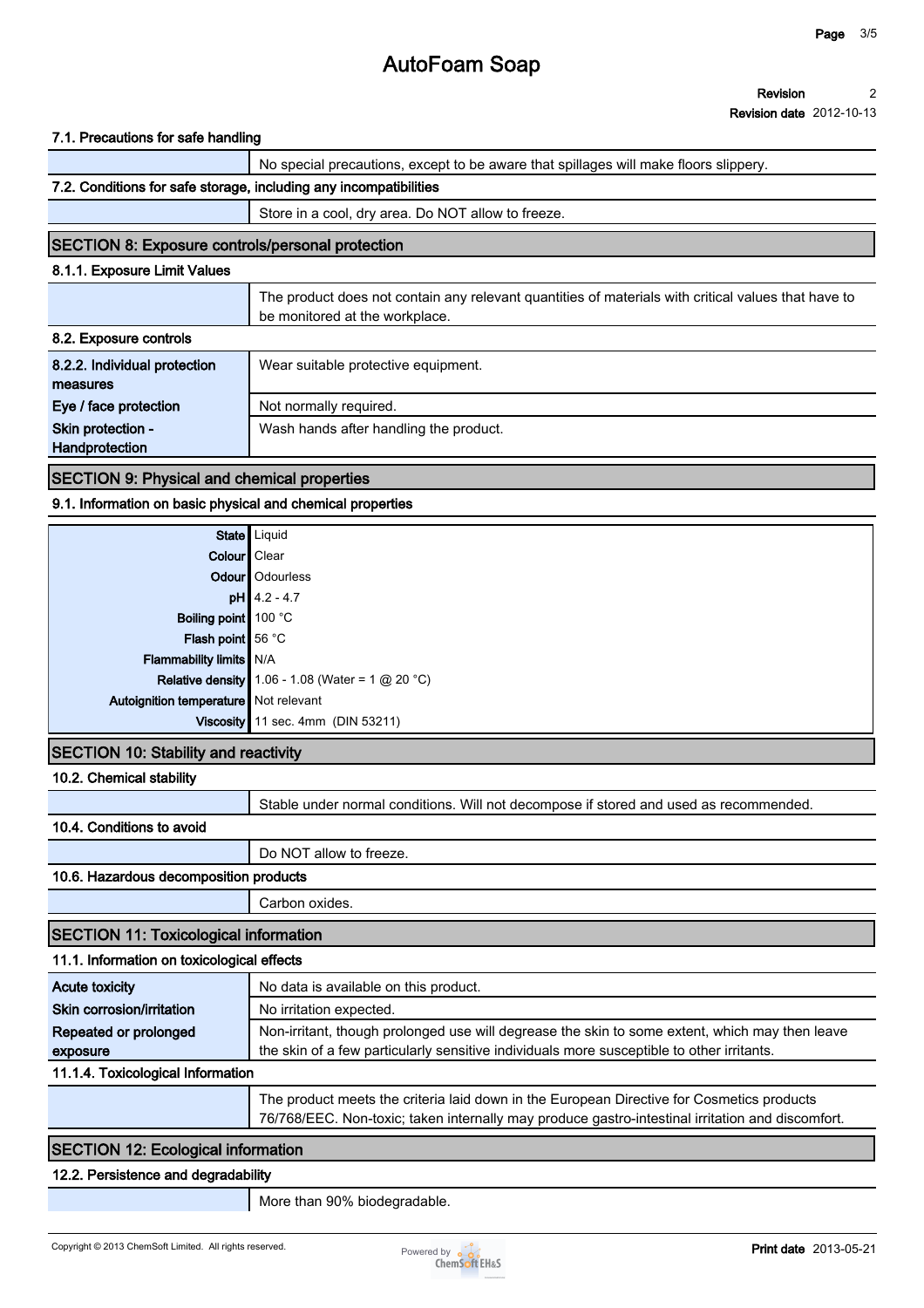#### **Revision 2**

|                                            | <b>Revision date</b> 2012-10-13                                                                                                                                                                                                                                                                                                                                                                                                                                                                                                                                                                                                                                                                                                                                                                                                                                                                                                                                                                                                         |
|--------------------------------------------|-----------------------------------------------------------------------------------------------------------------------------------------------------------------------------------------------------------------------------------------------------------------------------------------------------------------------------------------------------------------------------------------------------------------------------------------------------------------------------------------------------------------------------------------------------------------------------------------------------------------------------------------------------------------------------------------------------------------------------------------------------------------------------------------------------------------------------------------------------------------------------------------------------------------------------------------------------------------------------------------------------------------------------------------|
| 12.3. Bioaccumulative potential            |                                                                                                                                                                                                                                                                                                                                                                                                                                                                                                                                                                                                                                                                                                                                                                                                                                                                                                                                                                                                                                         |
|                                            | Does not bioaccumulate.                                                                                                                                                                                                                                                                                                                                                                                                                                                                                                                                                                                                                                                                                                                                                                                                                                                                                                                                                                                                                 |
| <b>Further information</b>                 |                                                                                                                                                                                                                                                                                                                                                                                                                                                                                                                                                                                                                                                                                                                                                                                                                                                                                                                                                                                                                                         |
|                                            | Product is based on biodegradable materials, and examination of the formula suggests a low<br>ecological impact if handled correctly. Do not allow undiluted product to reach ground water or<br>water courses.<br>The surfactant(s) contained in this preparation complies(comply) with the biodegradability criteria<br>as laid down in Regulation (EC) No.648/2004 on detergents. Data to support this assertion are<br>held at the disposal of the competent authorities of the Member States and will be made available<br>to them, at their direct request or at the request of a detergent manufacturer.                                                                                                                                                                                                                                                                                                                                                                                                                         |
| <b>SECTION 13: Disposal considerations</b> |                                                                                                                                                                                                                                                                                                                                                                                                                                                                                                                                                                                                                                                                                                                                                                                                                                                                                                                                                                                                                                         |
| <b>General information</b>                 |                                                                                                                                                                                                                                                                                                                                                                                                                                                                                                                                                                                                                                                                                                                                                                                                                                                                                                                                                                                                                                         |
|                                            | Dispose of in compliance with all local and national regulations.                                                                                                                                                                                                                                                                                                                                                                                                                                                                                                                                                                                                                                                                                                                                                                                                                                                                                                                                                                       |
| Disposal of packaging                      |                                                                                                                                                                                                                                                                                                                                                                                                                                                                                                                                                                                                                                                                                                                                                                                                                                                                                                                                                                                                                                         |
|                                            | Containers can be recycled if in compliance with local and national regulations.                                                                                                                                                                                                                                                                                                                                                                                                                                                                                                                                                                                                                                                                                                                                                                                                                                                                                                                                                        |
| <b>SECTION 14: Transport information</b>   |                                                                                                                                                                                                                                                                                                                                                                                                                                                                                                                                                                                                                                                                                                                                                                                                                                                                                                                                                                                                                                         |
| <b>ADR/RID</b>                             |                                                                                                                                                                                                                                                                                                                                                                                                                                                                                                                                                                                                                                                                                                                                                                                                                                                                                                                                                                                                                                         |
|                                            | The product is not classified as dangerous for carriage.                                                                                                                                                                                                                                                                                                                                                                                                                                                                                                                                                                                                                                                                                                                                                                                                                                                                                                                                                                                |
| <b>IMDG</b>                                |                                                                                                                                                                                                                                                                                                                                                                                                                                                                                                                                                                                                                                                                                                                                                                                                                                                                                                                                                                                                                                         |
|                                            | The product is not classified as dangerous for carriage.                                                                                                                                                                                                                                                                                                                                                                                                                                                                                                                                                                                                                                                                                                                                                                                                                                                                                                                                                                                |
| <b>IATA</b>                                |                                                                                                                                                                                                                                                                                                                                                                                                                                                                                                                                                                                                                                                                                                                                                                                                                                                                                                                                                                                                                                         |
|                                            | The product is not classified as dangerous for carriage.                                                                                                                                                                                                                                                                                                                                                                                                                                                                                                                                                                                                                                                                                                                                                                                                                                                                                                                                                                                |
| <b>Further information</b>                 |                                                                                                                                                                                                                                                                                                                                                                                                                                                                                                                                                                                                                                                                                                                                                                                                                                                                                                                                                                                                                                         |
|                                            | The product is not classified as dangerous for carriage.                                                                                                                                                                                                                                                                                                                                                                                                                                                                                                                                                                                                                                                                                                                                                                                                                                                                                                                                                                                |
| <b>SECTION 15: Regulatory information</b>  |                                                                                                                                                                                                                                                                                                                                                                                                                                                                                                                                                                                                                                                                                                                                                                                                                                                                                                                                                                                                                                         |
|                                            | 15.1. Safety, health and environmental regulations/legislation specific for the substance or mixture                                                                                                                                                                                                                                                                                                                                                                                                                                                                                                                                                                                                                                                                                                                                                                                                                                                                                                                                    |
| <b>Regulations</b>                         | The product meets the criteria laid down in the European Directive for Cosmetics products<br>76/768/EEC.<br>The surfactant(s) contained in this preparation complies(comply) with the biodegradability criteria<br>as laid down in Regulation (EC) No.648/2004 on detergents. Data to support this assertion are<br>held at the disposal of the competent authorities of the Member States and will be made available<br>to them, at their direct request or at the request of a detergent manufacturer.                                                                                                                                                                                                                                                                                                                                                                                                                                                                                                                                |
| <b>Further information</b>                 |                                                                                                                                                                                                                                                                                                                                                                                                                                                                                                                                                                                                                                                                                                                                                                                                                                                                                                                                                                                                                                         |
|                                            | COMMISSION REGULATION (EU) No 453/2010 of 20 May 2010 amending Regulation (EC) No<br>1907/2006 of the European Parliament and of the Council on the Registration, Evaluation,<br>Authorisation and Restriction of Chemicals (REACH), establishing a European Chemicals Agency,<br>amending Directive 1999/45/EC and repealing Council Regulation (EEC) No 793/93 and<br>Commission Regulation (EC) No 1488/94 as well as Council Directive 76/769/EEC and<br>Commission Directives 91/155/EEC, 93/67/EEC, 93/105/EC and 2000/21/EC.<br>REGULATION (EC) No 1907/2006 OF THE EUROPEAN PARLIAMENT AND OF THE COUNCIL<br>of 18 December 2006 concerning the Registration, Evaluation, Authorisation and Restriction of<br>Chemicals (REACH), establishing a European Chemicals Agency, amending Directive<br>1999/45/EC and repealing Council Regulation (EEC) No 793/93 and Commission Regulation (EC)<br>No 1488/94 as well as Council Directive 76/769/EEC and Commission Directives 91/155/EEC,<br>93/67/EEC, 93/105/EC and 2000/21/EC. |

### **SECTION 16: Other information**